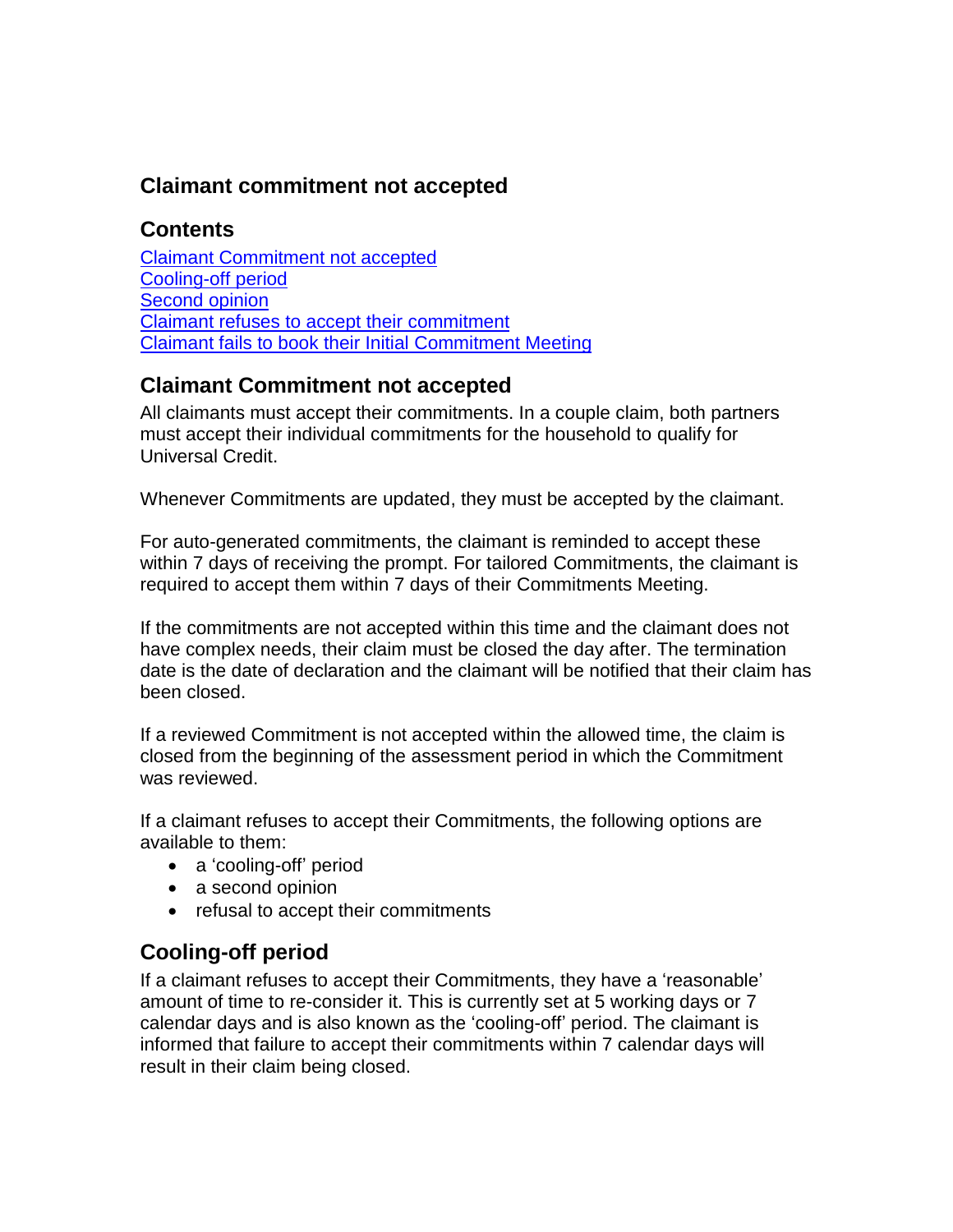If they have not accepted their Commitments or requested a second opinion by the end of any cooling-off period, this means they have failed a condition of entitlement and their Universal Credit claim will close from either the:

- date of claim, or
- beginning of the assessment period in which the Commitment was reviewed

If a claimant accepts their Commitments during the cooling-off period, the claim continues from either the original date of claim or the date of the review.

# <span id="page-1-0"></span>**Second opinion**

A claimant who disagrees with their work search or availability requirements and is refusing to accept their Commitments, can ask for these to be reviewed (second opinion). If the second opinion is asked for within the cooling-off period the cooling-off period ends.

Before requesting (and during the second opinion), the claimant must be informed of the consequences of not accepting their Commitments. In a couple claim, both partners must also be informed that if the Commitments are found to be reasonable, their claim will be closed.

Only one request for a second opinion is allowed for every new or updated commitment.

# **Initial Commitment**

If the second opinion agrees that the original requirements are to be considered reasonable, the original Commitments remain unchanged. If the claimant now choses to accept this Commitment, the date of claim will be the date the Commitments are accepted. If they refuse to accept it, the claim is closed.

If the requirements are considered unreasonable, the claimant must be offered a new Commitment and asked to accept this. They cannot ask for a further second opinion and there is no further cooling-off period. It the clamant refuses to accept their Commitment, the claim will be closed.

If they accept their Commitment, the original date of claim is used.

# **Ongoing Commitments**

If the second opinion agrees that the original requirements are to be considered reasonable, the claim is closed from the start of the assessment period in which the change was generated. The claimant must submit a new claim.